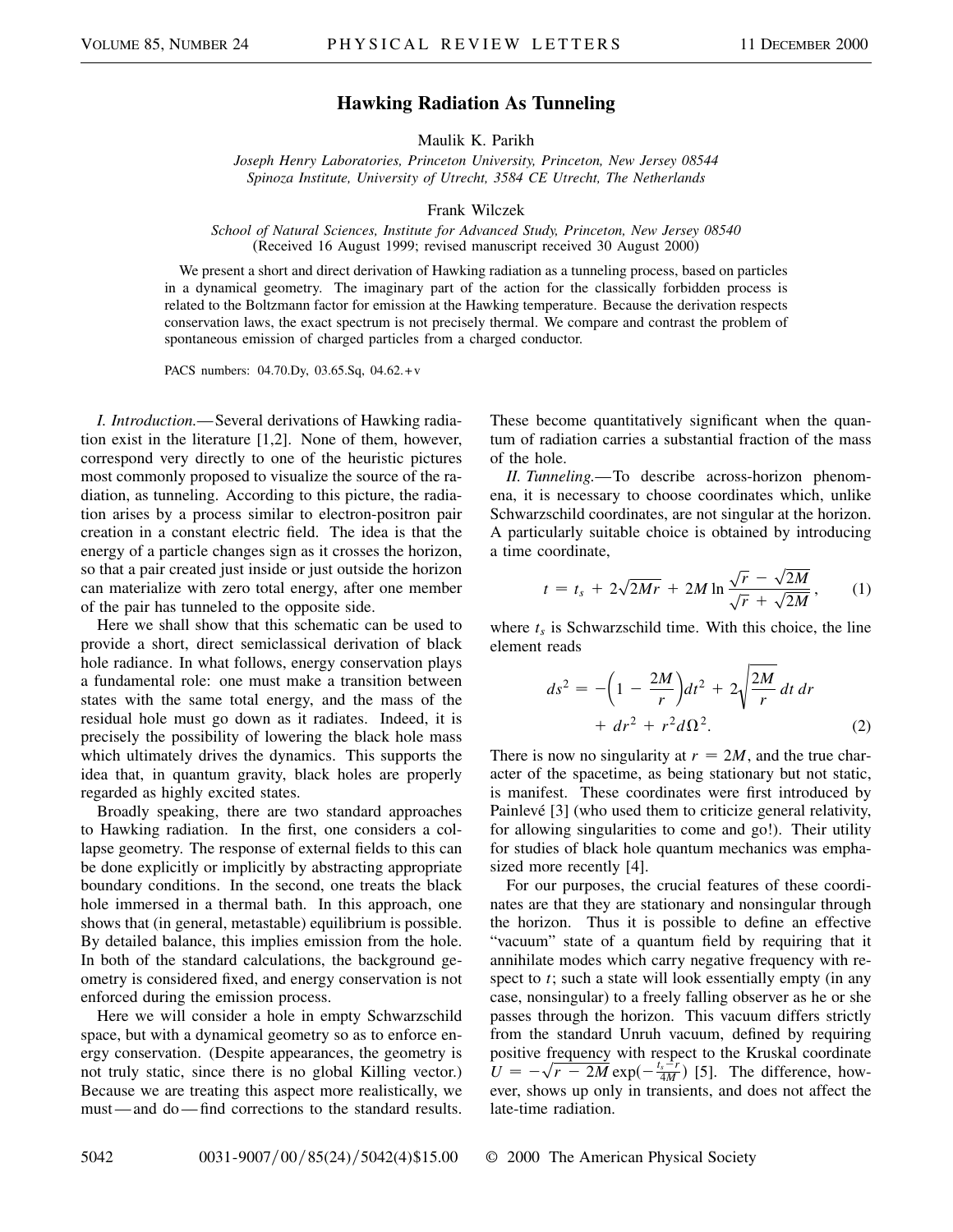The radial null geodesics are given by

$$
\dot{r} \equiv \frac{dr}{dt} = \pm 1 - \sqrt{\frac{2M}{r}},\tag{3}
$$

with the upper (lower) sign in Eq. (3) corresponding to outgoing (ingoing) geodesics, under the implicit assumption that *t* increases towards the future. These equations are modified when the particle's self-gravitation is taken into account. Self-gravitating shells in Hamiltonian gravity were studied by Kraus and Wilczek [6]. They found that, when the black hole mass is held fixed and the total Arnowitt-Deser-Misner mass is allowed to vary, a shell of energy  $\omega$  moves in the geodesics of a spacetime with M replaced by  $M + \omega$ . If instead we fix the total mass and allow the hole mass to fluctuate, then the shell of energy  $\omega$  travels on the geodesics given by the line element

$$
ds^{2} = -\left(1 - \frac{2(M - \omega)}{r}\right)dt^{2} + 2\sqrt{\frac{2(M - \omega)}{r}}dt dr
$$

$$
+ dr^{2} + r^{2}d\Omega^{2}, \qquad (4)
$$

so we should use Eq. (3) with  $M \to M - \omega$ .

Since the typical wavelength of the radiation is of the order of the size of the black hole, one might doubt whether a point particle description is appropriate. However, when the outgoing wave is traced back towards the horizon, its wavelength, as measured by local fiducial observers, is ever increasingly blueshifted. Near the horizon, the radial wave number approaches infinity and the point particle, or WKB, approximation is justified.

The imaginary part of the action for an *s*-wave outgoing positive energy particle which crosses the horizon outwards from  $r_{\text{in}}$  to  $r_{\text{out}}$  can be expressed as

$$
ImS = Im \int_{r_{\rm in}}^{r_{\rm out}} p_r dr = Im \int_{r_{\rm in}}^{r_{\rm out}} \int_0^{p_r} dp'_r dr.
$$
 (5)

Remarkably, this can be evaluated without entering into the details of the solution, as follows. We multiply and divide the integrand by the two sides of Hamilton's equation  $\dot{r}$  =  $+\frac{dH}{dp}$ , change the variable from momentum to energy, and switch the order of integration to obtain

$$
\text{Im} S = \text{Im} \int_{M}^{M-\omega} \int_{r_{\text{in}}}^{r_{\text{out}}} \frac{dr}{\dot{r}} \, dH
$$
  
= 
$$
\text{Im} \int_{0}^{+\omega} \int_{r_{\text{in}}}^{r_{\text{out}}} \frac{dr}{1 - \sqrt{\frac{2(M-\omega')}{r}}} \left( -d\omega' \right), \quad (6)
$$

where we have used the modified Eq. (3), and the minus sign appears because  $H = M - \omega'$ . But now the integral can be done by deforming the contour, so as to ensure that positive energy solutions decay in time (that is, into the lower half  $\omega'$  plane). In this way we obtain

$$
ImS = +4\pi \omega \bigg( M - \frac{\omega}{2} \bigg), \qquad (7)
$$

provided  $r_{\text{in}} > r_{\text{out}}$ . To understand this ordering—which supplies the correct sign—we observe that when the integrals in Eq. (5) are not interchanged, and with the contour evaluated via the prescription  $\omega \rightarrow \omega - i\epsilon$ , we have

$$
\text{Im} S = + \text{Im} \int_{r_{\text{in}}}^{r_{\text{out}}} \int_{M}^{M-\omega} \frac{dM'}{1 - \sqrt{\frac{2M'}{r}}} dr
$$

$$
= \text{Im} \int_{r_{\text{in}}}^{r_{\text{out}}} - \pi r dr . \tag{8}
$$

Hence  $r_{\text{in}} = 2M$  and  $r_{\text{out}} = 2(M - \omega)$ . (Incidentally, by comparing the above equation with Eq. (5), we also find that Im $p_r = -\pi r$ .) Although this radially inward motion appears at first sight to be classically allowed, it is nevertheless a classically forbidden trajectory because the apparent horizon is itself contracting. Thus, the limits on the integral indicate that, over the course of the classically forbidden trajectory, the outgoing particle starts from  $r = 2M - \epsilon$ , just inside the *initial* position of the horizon, and traverses the contracting horizon to materialize at  $r = 2(M - \omega) + \epsilon$ , just outside the *final* position of the horizon.

Alternatively, and along the same lines, Hawking radiation can also be regarded as pair creation *outside* the horizon, with the negative energy particle tunneling into the black hole. Since such a particle propagates backward in time, we have to reverse time in the equations of motion. From the line element, Eq.  $(2)$ , we see that time reversal corresponds to  $\sqrt{\frac{2M}{r}} \rightarrow \frac{Q}{2M}$  $\frac{m}{r}$ . Also, since the antiparticle sees a geometry of fixed black hole mass, the upshot of self-gravitation is to replace M by  $M + \omega$ , rather than  $M - \omega$ . Thus an ingoing negative energy particle has

$$
\text{Im} S = \text{Im} \int_0^{-\omega} \int_{r_{\text{out}}}^{r_{\text{in}}} \frac{dr}{-1 + \sqrt{\frac{2(M + \omega')}{r}}} d\omega'
$$

$$
= +4\pi \omega \bigg(M - \frac{\omega}{2}\bigg), \tag{9}
$$

where to obtain the last equation we have used Feynman's "hole theory" deformation of the contour:  $\omega' \rightarrow \omega' + i\epsilon$ .

Both channels—particle or antiparticle tunneling contribute to the rate for the Hawking process so, in a more detailed calculation, one would have to add their amplitudes before squaring in order to obtain the semiclassical tunneling rate. Such considerations, however, only concern the prefactor. In either treatment, the exponential part of the semiclassical emission rate, in agreement with [7], is

$$
\Gamma \sim e^{-2 \operatorname{Im} S} = e^{-8\pi \omega (M - \omega/2)} = e^{+\Delta S_{\text{B-H}}}, \quad (10)
$$

where we have expressed the result more naturally in terms of the change in the hole's Bekenstein-Hawking entropy,  $S_{\text{B-H}}$ . When the quadratic term is neglected, Eq. (10) reduces to a Boltzmann factor for a particle with energy  $\omega$ at the inverse Hawking temperature  $8\pi M$ . The  $\omega^2$  correction arises from the physics of energy conservation, which (roughly speaking) self-consistently raises the effective temperature of the hole as it radiates. That the exact result must be correct can be seen on physical grounds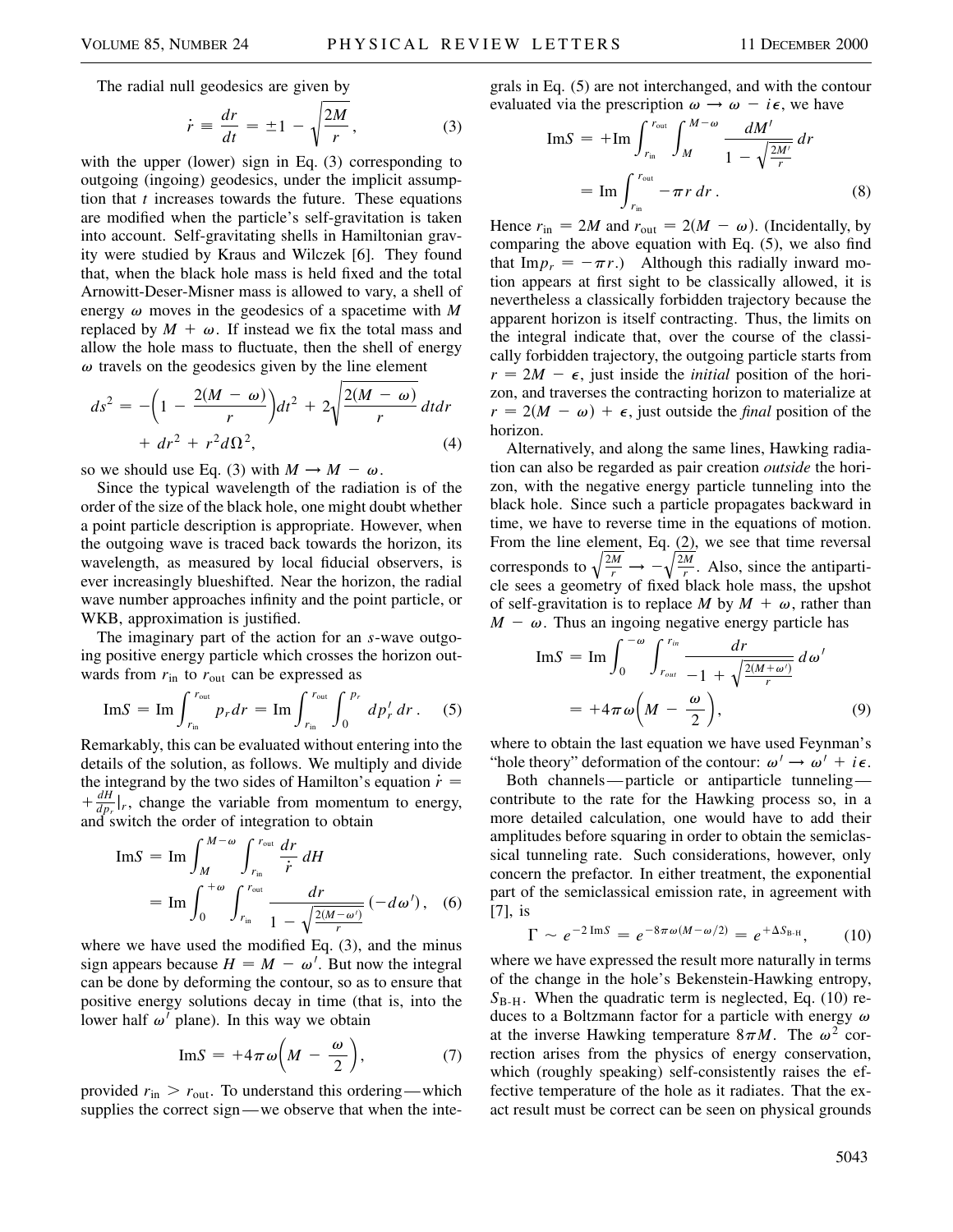by considering the limit in which the emitted particle carries away the entire mass and charge of the black hole (corresponding to the transmutation of the black hole into an outgoing shell). There can be only one such outgoing state. On the other hand, there are  $exp(S_{B-H})$  states in total. Statistical mechanics then asserts that the probability of finding a shell containing all of the mass of the black hole is proportional to  $\exp(-S_{\text{B-H}})$ , as above.

Following standard arguments, Eq. (10) with the quadratic term neglected implies the Planck spectral flux appropriate to an inverse temperature of  $8\pi M$ :

$$
\rho(\omega) = \frac{d\omega}{2\pi} \frac{|T(\omega)|^2}{e^{+8\pi M\omega} - 1},\tag{11}
$$

where  $|T(\omega)|^2$  is the frequency-dependent (graybody) transmission coefficient for the outgoing particle to reach future infinity without backscattering. It arises from a more complete treatment of the modes, whose semiclassical behavior near the turning point we have been discussing.

The preceding techniques can also be applied to emission from a charged black hole. However, when the outgoing radiation carries away the black hole's charge, the calculations are complicated by the fact that the trajectories are now also subject to electromagnetic forces. Here we restrict ourselves to uncharged radiation coming from a Reissner-Nordström black hole. The derivation then proceeds in a similar fashion to that above.

The charged counterpart to the Painlevé line element is

$$
ds^{2} = -\left(1 - \frac{2M}{r} + \frac{Q^{2}}{r^{2}}\right)dt^{2} + 2\sqrt{\frac{2M}{r} - \frac{Q^{2}}{r^{2}}} dt dr
$$
  
+  $dr^{2} + r^{2} d\Omega^{2}$ , (12)

which is obtained from the standard Reissner-Nordström line element by the coordinate transformation,

$$
t = t_r + 2\sqrt{2Mr - Q^2} + M \ln\left(\frac{r - \sqrt{2Mr - Q^2}}{r + \sqrt{2Mr - Q^2}}\right) + \frac{Q^2 - M^2}{\sqrt{M^2 - Q^2}} \text{arctanh}\left(\frac{\sqrt{M^2 - Q^2}\sqrt{2Mr - Q^2}}{Mr}\right),\tag{13}
$$

where  $t_r$  is the Reissner time coordinate. The line element now manifestly displays the stationary, nonstatic, and nonsingular nature of the spacetime.

The equation of motion for an outgoing massless particle is

$$
\dot{r} = \frac{dr}{dt} = +1 - \sqrt{\frac{2M}{r} - \frac{Q^2}{r^2}},
$$
 (14)

with  $M \rightarrow M - \omega$  when self-gravitation is included [8]. The imaginary part of the action for a positive energy outgoing particle is

$$
\text{Im} S = \text{Im} \int_0^{+\omega} \int_{r_{\text{in}}}^{r_{\text{out}}} \frac{dr}{1 - \sqrt{\frac{2(M - \omega')}{r} - \frac{Q^2}{r^2}}} (-d\omega'), \tag{15}
$$

which is again evaluated by deforming the contour in accordance with Feynman's  $w' \rightarrow w' - i\epsilon$  prescription. The residue at the pole can be read off by substituting  $u = \sqrt{2(M - \omega')r - Q^2}$ . This yields an emission rate of

$$
\Gamma \sim e^{-2 \operatorname{Im} S}
$$
  
=  $e^{-4\pi [2\omega (M - \omega/2) - (M - \omega)\sqrt{(M - \omega)^2 - Q^2} + M\sqrt{M^2 - Q^2}]}$   
=  $e^{+ \Delta S_{\text{B-H}}}$ . (16)

To first order in  $\omega$ , Eq. (16) is consistent with Hawking's result of thermal emission at the Hawking temperature,  $T_H$ , for a charged black hole:

$$
T_H = \frac{1}{2\pi} \frac{\sqrt{M^2 - Q^2}}{(M + \sqrt{M^2 - Q^2})^2}.
$$
 (17)

Again, energy conservation implies that the exact result has corrections of higher order in  $\omega$ ; these can all be collected to express the emission rate as the exponent of the change in entropy. Moreover, since the emission rate has to be real, the presence of the first square root in Eq. (16) ensures that radiation past extremality is not possible. Unlike in the traditional formulas, the third law of black hole thermodynamics is here manifestly enforced.

Note that only local physics has gone into our derivations. There was neither an appeal to Euclideanization nor any need to invoke an explicit collapse phase. The time asymmetry leading to outgoing radiation arose instead from use of the "normal" local contour deformation prescription in terms of the nonstatic coordinate *t*.

*III. Relation to Electric Discharge.*—The calculation presented above is formally self-contained, but some additional discussion is in order, to elucidate its physical meaning and to dispel a puzzle it poses.

When considered at the very broadest level, radiation of mass from a black hole resembles tunneling of electric charge off a charged conducting sphere. Upon a moment's reflection, however, the difference in the physics of the two situations appears so striking as to pose a puzzle. For while the electric force between like charges is repulsive, the gravitational force is always attractive. Related to this, the field energy of electric fields is positive, while (heuristically) the field energy of gravitational fields is negative. On this basis one might think that the electric process should proceed spontaneously, and need not require tunneling, while the gravitational process has no evident reason to proceed at all.

Consider a conducting sphere of radius *R* carrying charge *Q*. The electric field energy can be lowered by emitting a charge *q* so we expect this process to occur spontaneously. If we neglect backreaction of the charge